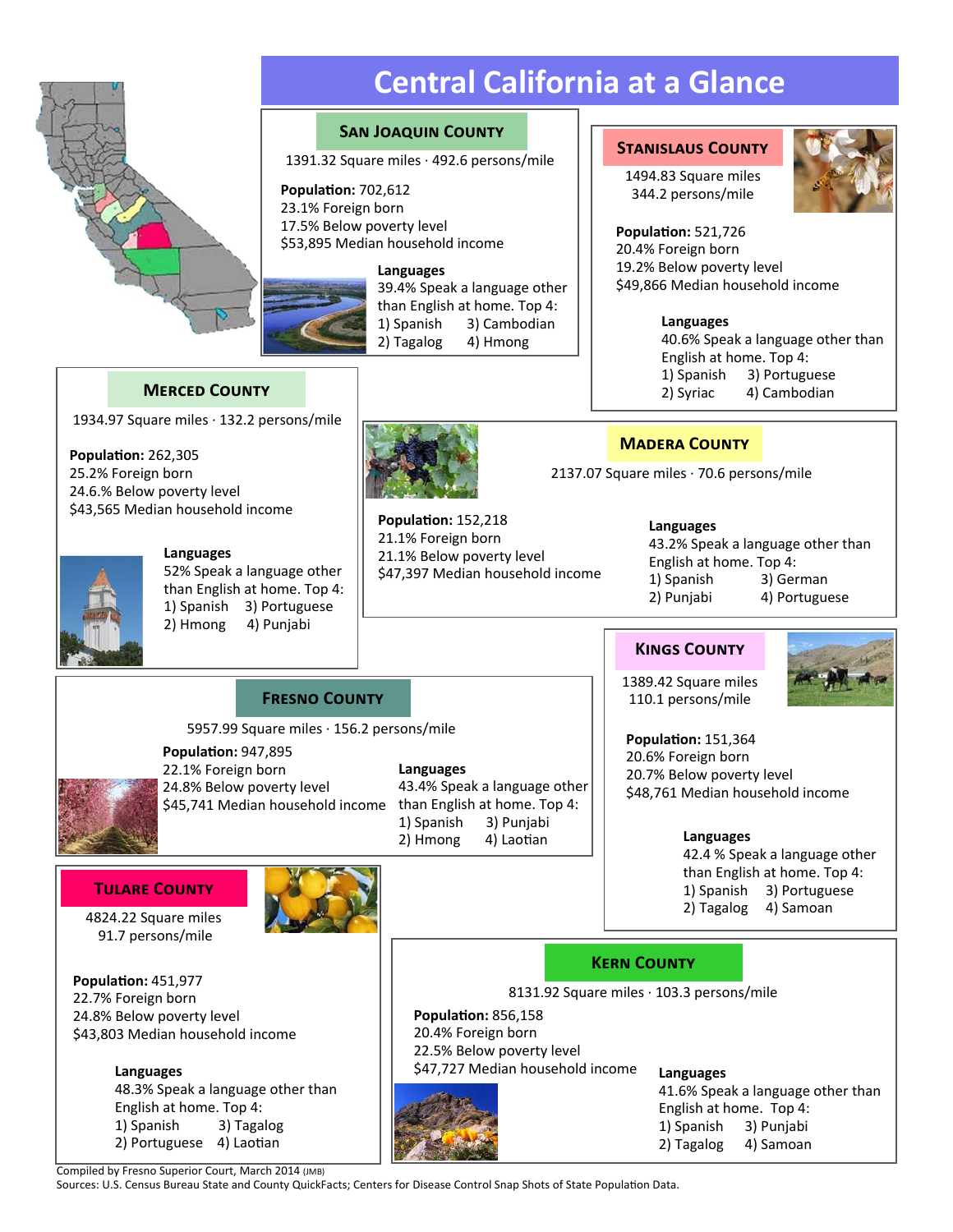# Remarks to Task Force on Language Access Sacramento, March 13, 2014 Justice Ron Robie

 I am Ron Robie, of the Court of Appeal in Sacramento, Chair of the California Commission on Access to Justice, a collaborative effort involving all three branches of government as well as lawyers, business, labor and civic leaders. Our headquarters is in the State Bar of California. The Commission was created in 1997 to improve Californian's access to justice, including finding long term solutions to the chronic lack of legal assistance available to low and modest means Californians.

 But, the Commission's focus is to improve all aspects of access, including language access. Physical access to a courthouse is not enough if one cannot understand the proceedings. Many years ago the **"Justice in the Balance 2020"** Report stated -

"Lack of comprehension is perhaps the greatest single barrier to justice. A failure to understand the system, the law or the language of legal proceedings renders justice incomprehensible at best. At worst, it can result in severe injustice"

1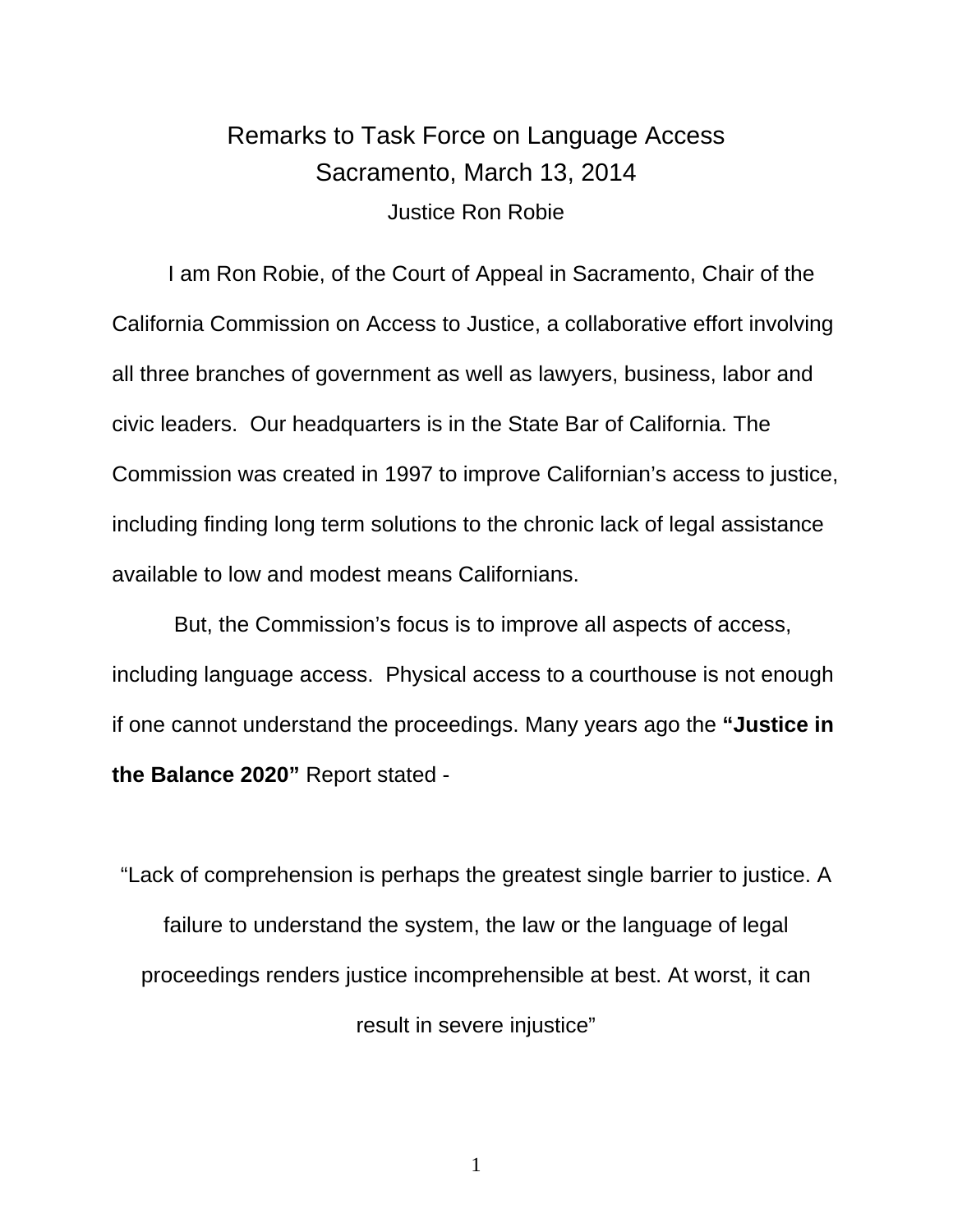Our concern over the lack of language access is longstanding. In 2005 the Commission released a report **"Language Barriers to Access in California.**" Since that time we have been working diligently with all affected parties (including the Judicial Council) to increase the use of interpreters in civil proceedings.

 We are very pleased that California will soon have a Language Access Plan to guide this critical effort. The Commission considers this of highest priority. In our 2005 report the first recommendation was that California "**Adopt a comprehensive language access policy for courts**" that explicitly recognizes a right to equal access to courts *without regard to language proficiency.*

 It is essential that fully qualified interpreters be available in civil cases, especially for self represented litigants. As a trial judge for 19 years I had firsthand experience with the consequences of the failure to provide this essential service. If a litigant cannot understand and be understood by judges and staff, access is effectively denied.

2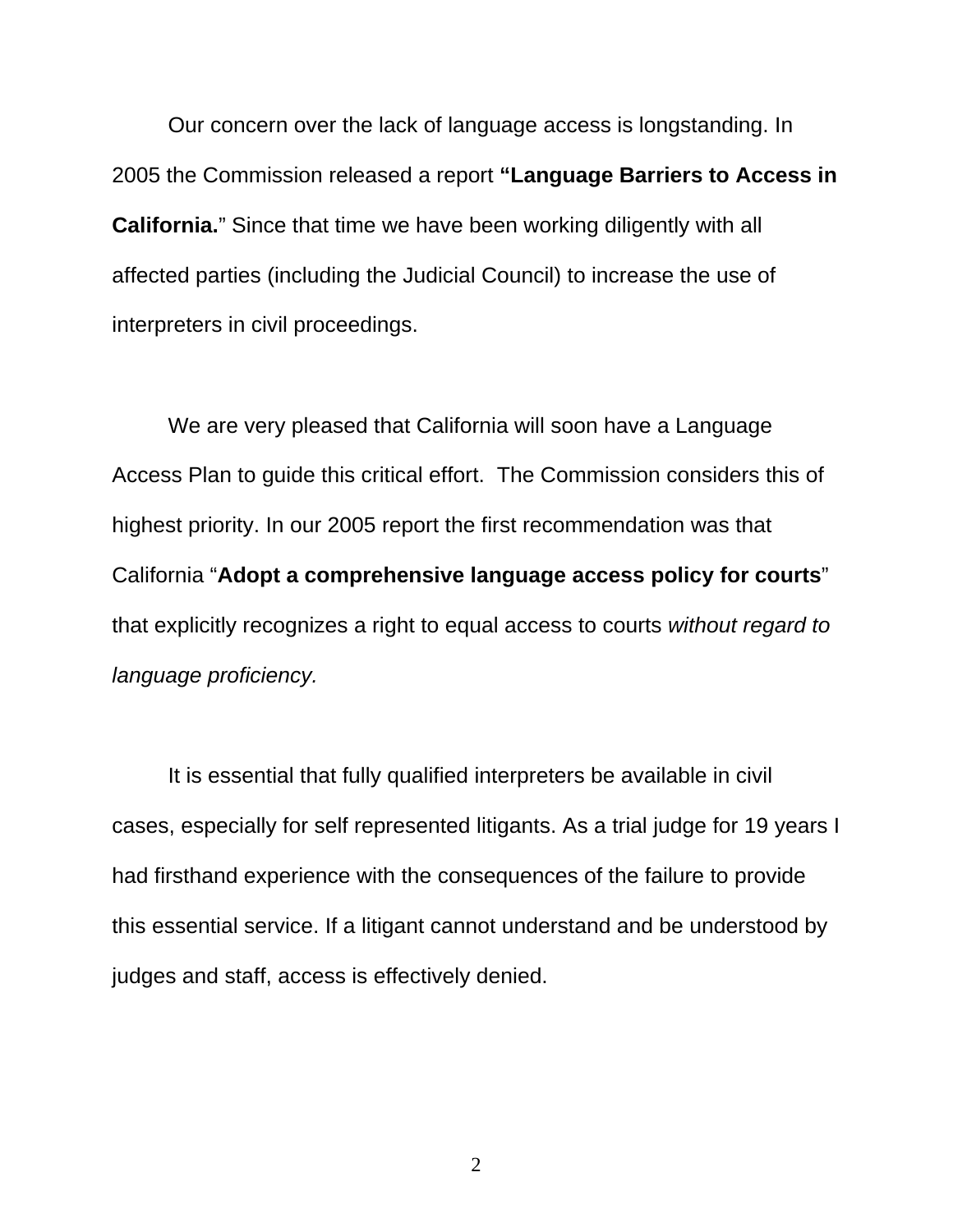**Adequate Funding** is our biggest single problem. The magnitude and importance of this cannot be understated. The courts are already so underfunded and short staffed that we can't even get all our work done in English. I am pleased that members of the Legislature joined this panel. It is imperative that sufficient money be available to meet this critical access need.

 Language access must be consistent and state-wide. This need for a statewide approach was highlighted in the Commission's 2010 report "**Improving Civil Justice in Rural California**," which focused on the significant problem of providing access to justice in our vast rural areas. There are an increasing number of languages spoken in rural California.

 All of this points up the fact that we need mechanisms to fill in gaps that now exist in availability of qualified interpreters by pooling of resources, for example. And as our Chief Justice has forcefully emphasized - utilizing technology to expand language access beyond the court room and within and among court houses and counties. This will require creativity and thinking "outside the box" if we are to realistically meet the enormous unmet needs.

3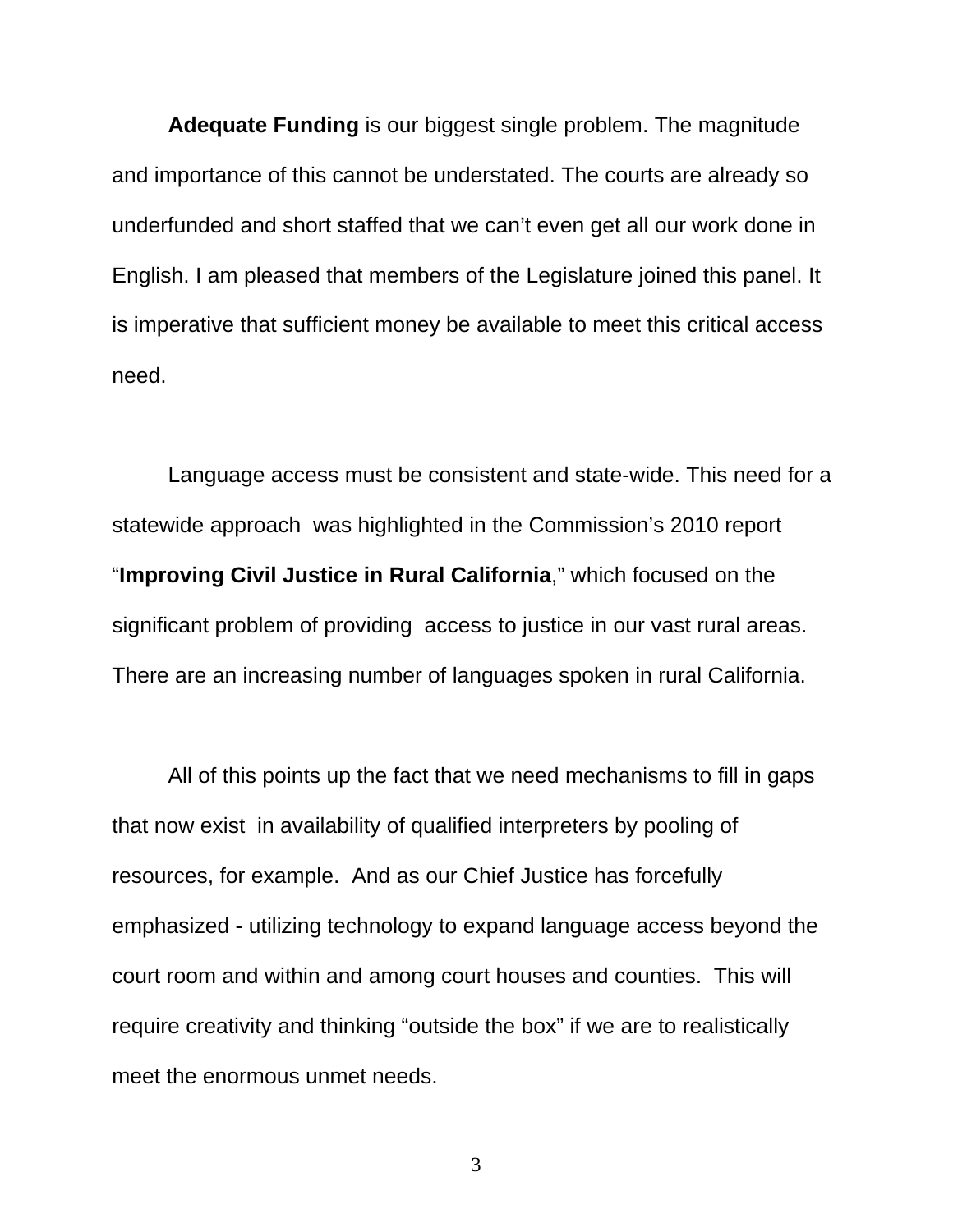The Access Commission is excited about the work of this task force and wants to help you in any way we can in this essential effort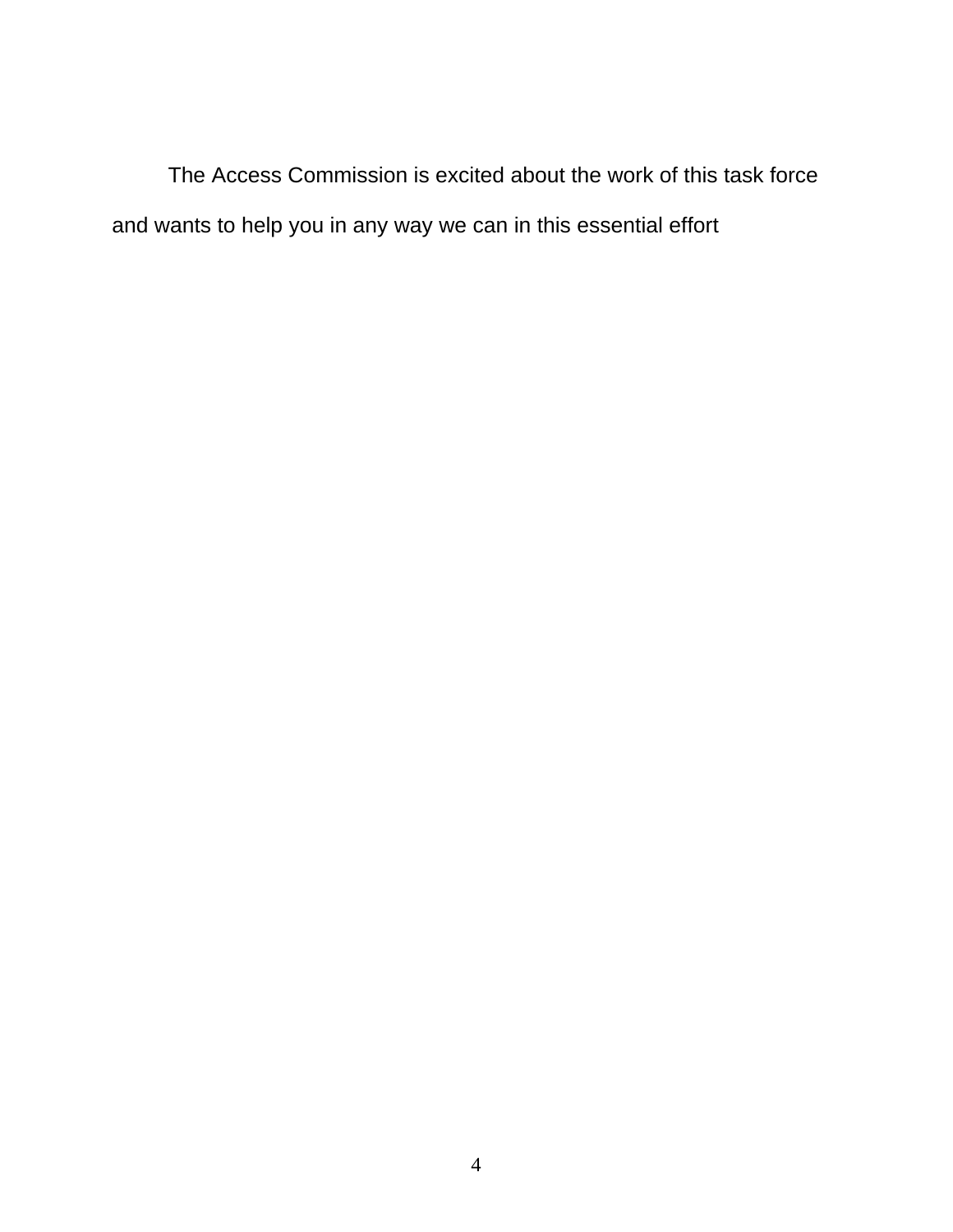## California Department of Education: Initiatives and Resources for English Learner Programs in the era of Common Core State Standards

## Common Core State Standards http://www.cde.ca.gov/re/cc/

Educational standards describe what students should know and be able to do in each subject in each grade. In California, the State Board of Education decides on the standards for all students, from kindergarten through high school. Since 2010, 45 states have adopted the same standards for English and math. These standards are called the Common Core State Standards (CCSS). Having the same standards helps all students get a good education, even if they change schools or move to a different state. Teachers, parents, and education experts designed the standards to prepare students for success in college and the workplace.

#### California Common Core State Standards en Español  $\bullet$

### http://commoncore-espanol.com/california-common-core-state-standards-enespa%C3%B1ol

Standards-based instruction is at the forefront of education reform because it presents a framework to ensure that all students are engaged in rigorous curricula and prepared to contribute positively to an increasingly complex world. As we prepare to build capacity in implementing the new California Common Core Standards (CCSS), parents, teachers, principals and educators have identified the need for the translation and linguistic augmentation of the California Common Core English Language Art and Literacy in History-Social Studies, Science and Technical Subjects Standards Standards (Common Core ELA/Literacy) and the Mathematics standards into Spanish.

#### Supplemental Instructional Materials (ELA, Math, ELD)  $\bullet$

### http://www.cde.ca.gov/ci/cr/cf/suptsupmatreview.asp

The State Superintendent of Public Instruction (SSPI) invited publishers of mathematics and English language arts instructional materials to submit supplemental instructional materials that bridge the gap between programs based upon the 1997 standards and the Common Core State Standards (CCSS). Teachers and content experts recruited by the SSPI and the SBE reviewed the supplemental materials for alignment to the CCSS. The materials subsequently approved by the SBE can serve as resources that can help local educational agencies in their transition to the new standards.

#### **ELA/ELD Curriculum Framework (2014-2015)** ۰

### http://www.cde.ca.gov/ci/rl/cf/elaeldfrmwrk2014pubrey.asp

The draft 2014 ELA/ELD Framework has been developed to support and incorporate the California Common Core State Standards for English Language Arts and Literacy in History/Social Studies, Science, and Technical Subjects (CA CCSS for ELA/Literacy) and the California English Language Development Standards (CA ELD Standards). The draft 2014 ELA/ELD Framework for the first of two 60-day public review and comment periods has ended (December 12, 2013 to February 13, 2014).

### **ELA/ELD Adoption of K-8 Instructional Materials (2016)** ۰

### http://www.cde.ca.gov/ci/cr/cf/

Senate Bill 201 (Chapter 478 of the Statutes of 2013), signed on October 2, 2013, authorized the State Board of Education to conduct a primary adoption of kindergarten through grade eight instructional materials in ELA/ELD aligned to the California Common Core State Standards for English Language Arts and Literacy in History/Social Studies, Science, and Technical Subjects (CA CCSS ELA/Literacy) and the new California English Language Development Standards (CA ELD Standards).